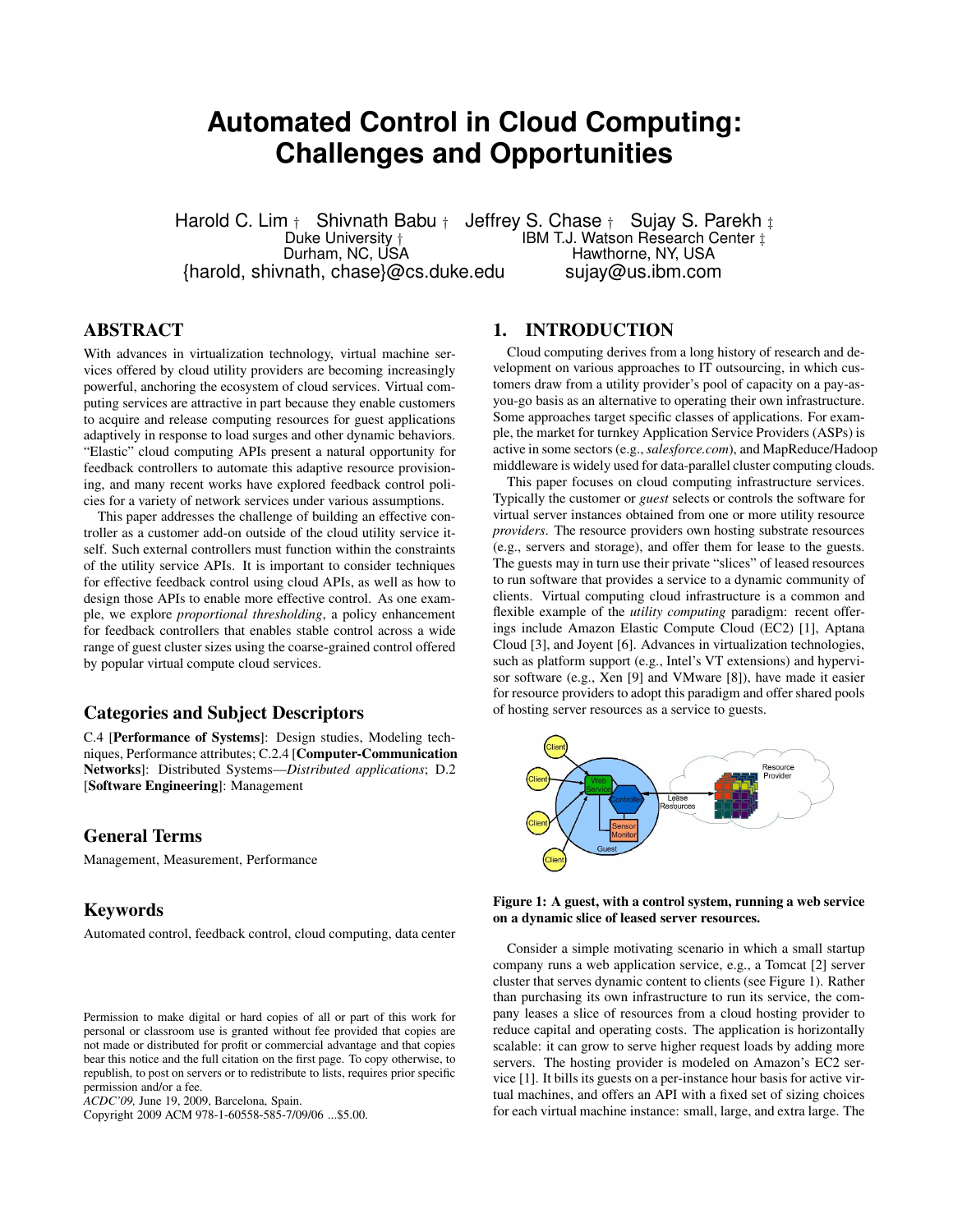cloud API also offers support for zones to guide the placement of VM instances in the network.

The guest company wishes to manage the resources in its slice so as to maximize the return on its investment, while handling the stream of client requests with acceptable service quality. One option is for the guest to simply lease a static set of virtual servers. This approach works only if there is a single "ideal" size for the server set: service quality degrades if the slice is underprovisioned, and the guest pays excess rent if the slice is overprovisioned.

Cloud hosting services offer an opportunity for the customer to monitor the guest application and modulate the slice resources dynamically to balance service quality and cost. The challenge is to provide a general platform and off-the-shelf feedback control policies to automate this dynamic adaptation and take advantage of the natural elasticity of shared resources in cloud computing systems. The control policies must be stable and effective under the wide range of conditions that might be encountered in practice. Adaptive resource provisioning is just one example of the need for feedbackdriven application control.

One premise of this paper is that cloud customers should be empowered to operate their own dynamic controllers, outside of the cloud platform itself, or perhaps as extensions to the cloud platform. Starting from this premise, we focus on the problem of building external controllers for dynamic applications hosted on the cloud. We refer to the guest application controllers as *slice controllers*. Our perspective presents challenges for the design of both the cloud platform and the guest slice controllers. From the perspective of the cloud platform, the challenge is to export a sufficient set of well-behaved sensors and actuators to enable control policies to function effectively: Karamanolis et al. [11] suggest that system builders should focus on designing systems that are amenable to feedback control using standard off-the-shelf control policies. On the other hand, the slice controllers must make the best of the sensors and actuators built into the APIs that are actually available, and these APIs may be constrained in various ways to simplify the platform. For example, the APIs tend to provide a coarse granularity of control rather than the continuous or approximately-continuous actuators.

After discussing some of the issues raised by applying previous work in feedback-controlled services to the cloud computing context, we focus in detail on one example to illustrate the impact of the shift in perspective on the design of control policies. We outline the design of *proportional thresholding*, a control technique for systems with coarse-grained actuators and a wide range of actuator values. It modifies an integral controller by using a dynamic target range for the reference signal, instead of a target value as in previous work. The target range adjusts to changes in the accumulated actuator values. We present a preliminary evaluation of an external slice controller for a simple horizontally scalable web service. The prototype service is hosted on a cloud platform based on Automat [18] and the Open Resource Control Architecture (ORCA) [7]), a control framework for dynamic resource leasing in a shared network computing infrastructure. Experiments show that proportional thresholding enhances stability at small cluster sizes while preserving precise control at large cluster sizes.

# 2. FEEDBACK CONTROL IN A CLOUD COMPUTING INFRASTRUCTURE

There have been a number of works on using feedback control to meet service requirements (e.g., [14, 15, 16, 17]). However, extending their approaches to the context of cloud computing presents new challenges. This section expands on the issues for effective slice controllers in a cloud computing infrastructure.

## 2.1 Decoupled Control

Cloud hosting platforms export a defined service interface to their customers (guests). The interface provides a useful separation of concerns: the guest is insulated from the details of the underlying physical resources, and the provider is insulated from the details of the application.

Our position is that the controller structure should also reflect this separation of concerns in the functionalities of the controllers. A cloud hosting provider runs its own control system (a *cloud controller*) to arbitrate resource requests, select guest VM placements, and operate its infrastructure to meets its own business objectives. But *application control* should be factored out of the cloud platform and left to the guest. A clean decoupling of application control policy from the cloud platform mechanism is a necessary architectural choice to prevent cloud platforms from becoming brittle as guest demands change.

One way to facilitate this separation is for guests to select or implement their own (optional) slice controllers, outside of the cloud hosting platform. A principled layering offers the best potential for guests to innovate in their control policies and customize their controllers to the needs of their applications, and for the control architecture to scale to large numbers of diverse guests. For example, this structure is common to Amazon EC2 and Eucalyptus [4]. Both of these providers have their own control policy for arbitration, which is encapsulated from guests.

The layered approach requires a cloud hosting API that is sufficiently rich to support these interacting controllers. This separation implies that the guest slice controllers function independently of one another. Moreover, the cloud controller functions without direct knowledge of the application performance metrics, or the impact of allocation and placement choices on the service quality of the guests: it must obtain any knowledge it requires from the slice controller through the cloud hosting API. It is an open question how advanced control policies should interoperate and cooperate across the platform boundary. Note that these controllers are self-interested and are not mutually trusting: the interacting control loops have the structure of an economic negotiation.

The ORCA interface is based on resource lease contracts whose terms are negotiated and expressed through exchanges of property lists. Each lease object is valid for a stated term (interval), and may be renegotiated and extended before it expires. The lease terms define the control interval for active resources (e.g., virtual servers), although additional resources may be leased for the slice at any time. The property lists define the parameters of the negotiation: their structure and interpretation must be agreed by the interacting controllers.

Many of the previous works on feedback-controlled adaptive resource provisioning assume a central controller that combines application control and arbitration policy (e.g., [15, 17, 16]). Urgaonkar et al. [17] use queueing theory to model a multi-tier application and to determine the amount of physical resources needed by the application. Soundararajan et al. [16] present control policies for dynamic provisioning of a database server. These approaches do not transfer directly to cloud environments with decoupled control. Padala et al. [14] is suitable for decoupled control, but requires adjustment for coarse-grained actuators, as discussed below.

### 2.2 Control Granularity

The control API for the cloud hosting platform is a "tussle boundary". There may be a gap between the sensors and actuators desired by slice controllers and those exposed by the resource providers. Providers may hide useful information to preserve their flexibility, or hide power to simplify the operation of the cloud controller pol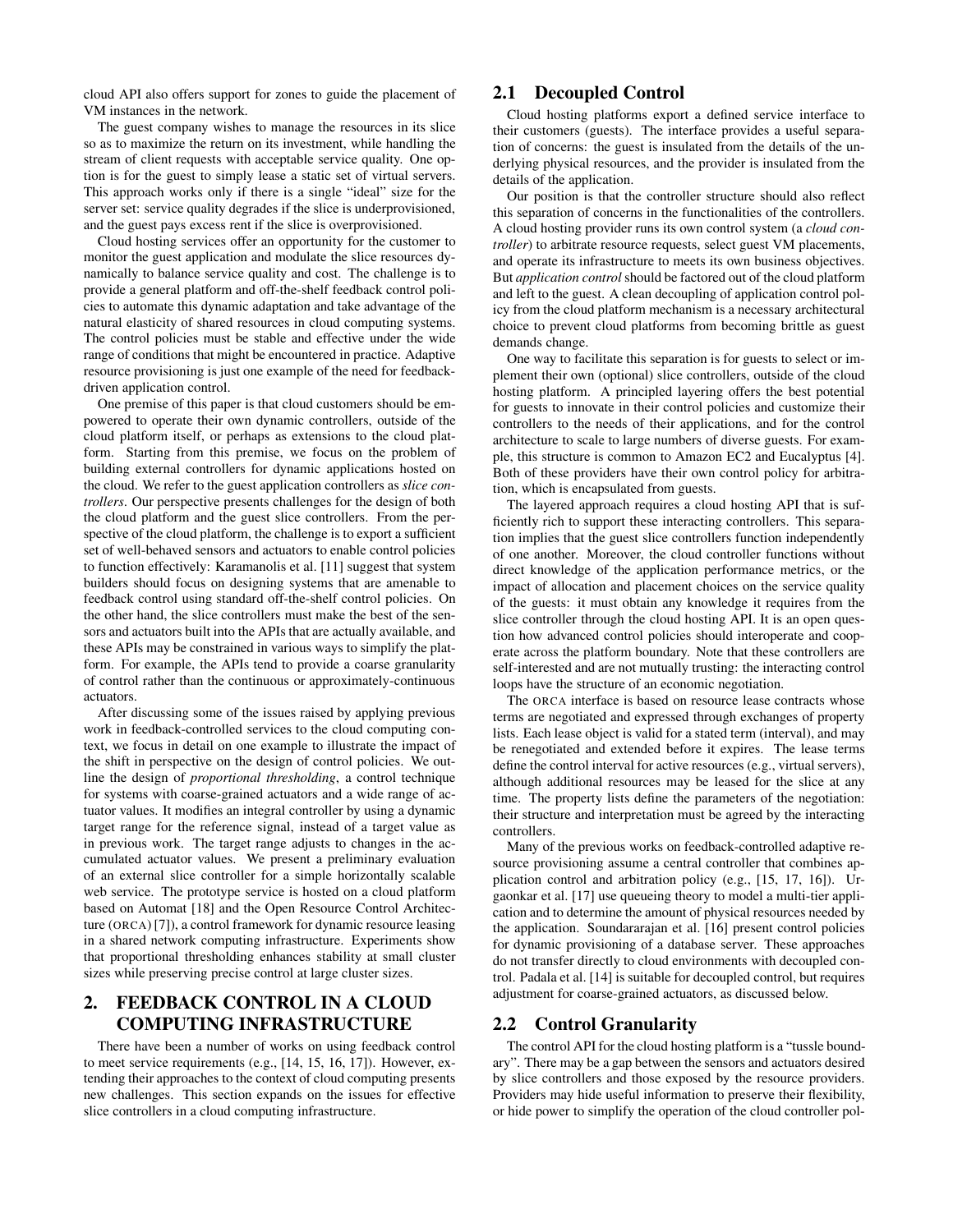icy and the underlying hosting mechanisms. The slice controller must make the best of whatever sensors and actuators are available, and whatever control intervals and granularity the provider allows.

For example, in a virtualized environment, resource providers may choose not to export the access to hypervisor-level actuators of the cloud computing infrastructure, such as controlling the CPU and memory allocations of a virtual machine and the location of the physical host of a virtual machine. EC2 and Eucalyptus discretize into a small range of predefined sizes, and do not expose these finegrained actuators.

It is an open question what granularity is required for effective control. Many previous works on feedback control for Internet services have focused on an integrated control loop with fine-grained access to the sensors and actuators of the underlying virtualization platform on a single server. For horizontally scalable clusters, it is necessary to dampen the control loop at small cluster sizes, when the control granularity is coarse relative to the allocated resource (accumulated actuator value). Section 3 discusses a *proportional thresholding* technique for slice controllers to function with the coarse-grained control that is typical of current cloud platforms.

# 2.3 Other API Constraints

The experiments with proportional thresholding in this paper assume a simple clustered web service. Content is generated by a CPU-bottlenecked middle tier (a Tomcat cluster), with a front-end Apache server that balances request load across the middle tier. The guest runs the Hyperic HQ [5] monitoring system within its slice to obtain a feedback signal of CPU utilization, which is presumed to be accurate. The feedback signal drives the control policy, which modulates the number of virtual machines in the middle tier with knowledge that the middle tier is automatically *request-balanced*.

More realistic scenarios raise additional issues for the cloud platform API.

#### *Sensors.*

Since the underlying resources are owned by the resource provider, the slice controller depends on the cloud platform for accurate sensor measurements at the resource level. Choices made by the cloud provider may have unintended effects on the suitability of the measurements for a feedback control policy. For example, consider a virtual machine service based on a work-conserving proportional share CPU scheduler in the hypervisors. CPU utilizations may be reported as a percentage of the VM's assigned share (entitlement), or as a percentage of the CPU resource actually available to it, which may be more than the assigned share if the physical node has surplus resources. A choice made by the hosting provider for more efficient resource usage (a work-conserving scheduler) may result in a noisy sensor measurement.

One solution is for the cloud platform to expose well-specified sensors that are suitable for stable control. Another solution is to design slice controllers that are robust to noisy sensor measurements and/or that rely on application-level measures they can access directly (e.g., request load level, queue lengths). Hyperic HQ provides a range of application-level measures for various applications. This paper uses CPU utilization reported from the Xen hypervisor with the CPU allocation bounded at the share size.

#### *Actuators.*

Horizontally scalable network services use a variety of means to direct the flow of requests to servers. Request routing solutions may involve programmable network elements installed by the hosting provider. Cloud platform APIs will need to expose suitable actuators for the slice controller policy to configure and adapt request routing or other programmable network elements.

There are many related research questions involving internal sensor/actuator constraints.

- How much internal knowledge does the slice controller need, in order to be effective?
- How much internal control needs to be exposed for the slice controller to be effective?
- How do we integrate the internal guest constraints to the guest control policy?
	- In a multi-tier application, how do we design an effective control that deals with tier interactions?
	- How do we factor into the control policy the network elements and constraints of the guest service, such as request routing?
	- How do we design an effective control policy that takes into consideration stateful guest services?

# 3. PROPORTIONAL THRESHOLDING

This section presents proportional thresholding to illustrate the challenges of coarse-grained control and the means to address it in a slice controller for a cloud hosting platform. Our control approach is similar to Padala et al. [14], which dynamically adjusts the CPU entitlement of a virtual machine to meet Quality of Service (QoS) goals by empirically modeling the relationship of CPU entitlement and utilization to tune the parameters of an integral control. The question is how to adapt the control policy for the case when finegrained actuators for adjusting CPU entitlements are not available, e.g., the slice controller can only request changes to the number of virtual machines in a cluster. Resizing the number of virtual machines changes the capacity of the slice in coarse discrete increments. At small cluster sizes this may cause the control system to oscillate around a target CPU utilization.

Other works have considered the oscillation problem and instead, use static thresholding for their control policy (e.g., [17, 16]). In this policy, rather than having only one target goal, the goal is turned into a *target range*, defined by a high and low threshold. Thus, the system is considered on target when the sensor measurement falls inside the target range. Urgaonkar et al. [17] use this idea to allocate physical servers for a multi-tier Internet application. Only when the observed rate differs from the predicted rate by an application-defined range does the server resize. Their policy releases resources only when they are needed by other applications, which is difficult to achieve when the application controllers and cloud controller are decoupled. Similarly, Soundararajan et al. [16] present control policies for dynamic replication of database servers based on static thresholding with a target range. Their control policies are in steady state only when the average latency of their database servers is inside the low and high threshold.

Static thresholding is simple to use, however, it may not be robust to scale. Consider the motivating scenario, mentioned in Section 1, of a guest running as a web service host. Since the Tomcat cluster is request-balanced, going from 1 to 2 machines can increase capacity by 100% but going from 100 to 101 machines increases capacity by not more than 1%. The relative effect of adding a fixed-sized resource is not constant, so using static threshold values may not be appropriate.

### 3.1 Design of Proportional Thresholding

*Proportional thresholding* addresses the problems outlined in the previous section. This control policy modifies an integral control by using a dynamic target range, instead of a single target value. Moreover, the dynamic target range decreases as the accumulated actuator values increases. *Proportional thresholding* is particularly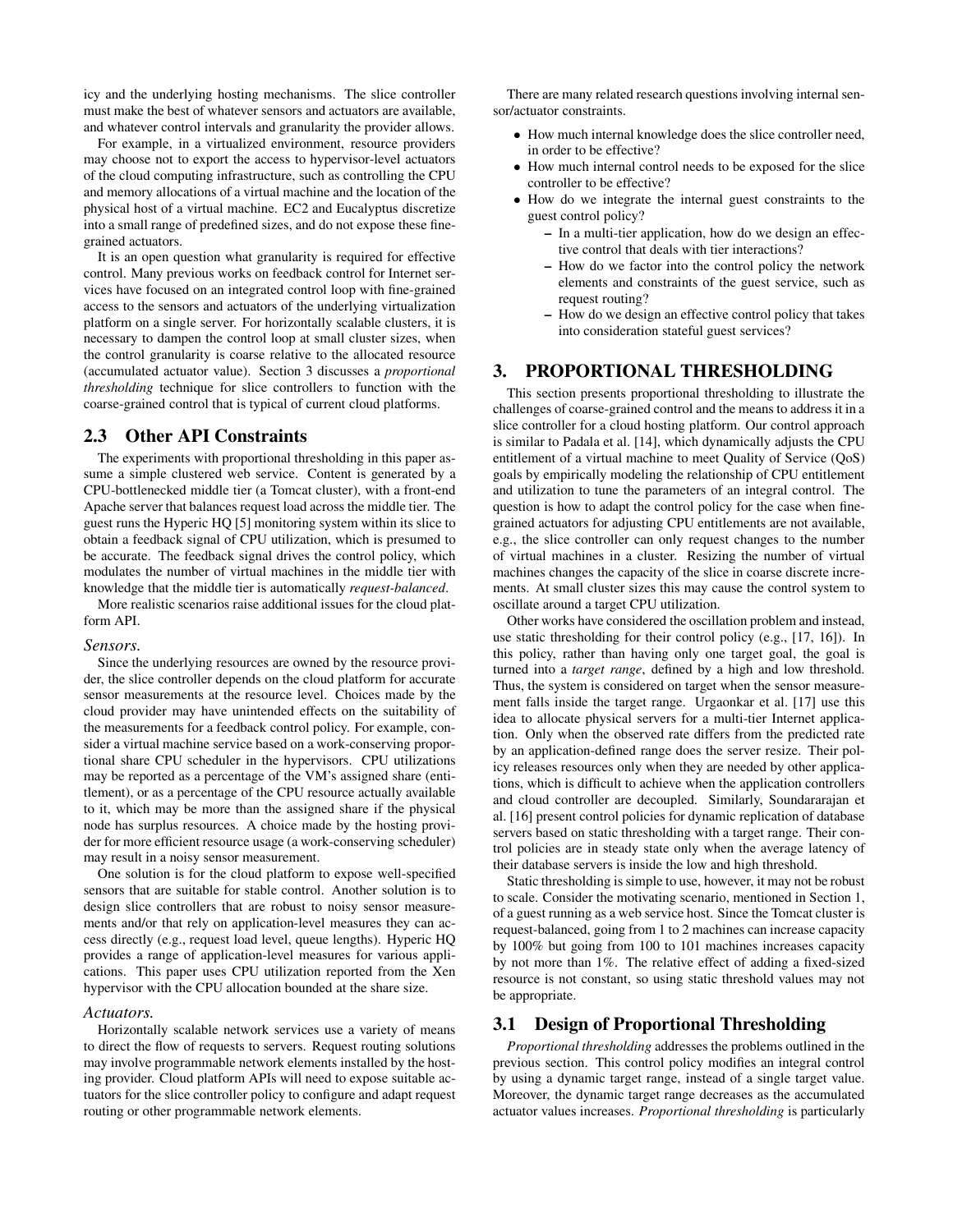important for sensors with large dynamic range and fixed coarsegrained actuators, such as using horizontal scaling to handle flash crowds, while maintaining a certain CPU utilization target. Specifically in our motivating scenario, the impact of a constant change in the actuator value is dependent on the current server set. For example, in a request balanced cluster, this behavior is illustrated in Figure 2, where we plot the effect of increasing the size of a Tomcat cluster to the CPU utilization while maintaining a fixed workload.



Figure 2: The effect of increasing the size of a Tomcat cluster to the CPU Utilization while maintaining a fixed workload.

Similar to Padala et al. [14], the control policy uses an integral control because it eliminates steady state errors. An integral control is defined by

$$
u_{k+1} = u_k + K_i \times (y_{ref} - y_k), \tag{1}
$$

where  $u_{k+1}$  is the new actuator value,  $u_k$  is the current actuator value,  $K_i$  is the integral gain parameter,  $y_{ref}$  is the target sensor measurement, and  $y_k$  is the current sensor measurement. The integral gain parameter  $K_i$  can be estimated empirically [15]. To avoid the problem of having oscillations due to the coarse-grained actuator, we then define  $y_h$  and  $y_l$  as the high and low target sensor measurements, which defines the target range. The modified integral control is as follows:

$$
u_{k+1} = \begin{cases} u_k + K_i \times (y_h - y_k) & \text{if } y_h < y_k \\ u_k + K_i \times (y_l - y_k) & \text{if } y_l > y_k \\ u_k & \text{otherwise} \end{cases} \tag{2}
$$

This way, similar to static thresholding, a change in the actuator value only occurs when the sensor measurement is outside the target range. More specifically, the actuator increases value only when it is above the high target and decreases in value when it goes below the low target.

In *proportional thresholding*, the target range used by the controller should be able to change dynamically depending on the accumulated actuator values. This addresses the problem with static thresholds, which does not give an effective control, in terms of ensuring high resource utilization and meeting client demands. With static thresholds, the behavior in Figure 2 can potentially lead to poor resource utilization. It should be noted that this behavior is not restricted to horizontal scaling.

The dynamic target range should capture the property of being resource-efficient. Since the relative effect of the increment becomes finer as the number of allocated resources, the target range should narrow for more precise control as the number of allocated resources increases. This means that our modified integral control (Equation 2) should have the property of converging to the standard integral control (Equation 1) as the accumulated actuator values goes to infinity. In order to achieve this behavior and assuming we set  $y_h = y_{ref}$ , proportional thresholding adjusts  $y_l$  depending on the number of actuator values accumulated and at the same time have the following behavior:  $\lim_{x\to\infty} y_i = y_{ref}$ , where x is the accumulated actuator values. In the next section, we describe our prototype control system and how we formulate the control parameters, specifically  $K_i$  and the equation for  $y_l$  for a specific actuator by empirically modeling the behavior of an actuator and sensor measurements.

# 4. EXAMPLE



Figure 3: The CPU utilization of a Tomcat server under various workload.

## 4.1 Prototype Control System

Like our motivating scenario, our guest serves as a web service host by using leased virtual machines to form a Tomcat cluster. Moreover, as mentioned in Section 2, our prototype assumes that there is a front-end Apache web server that balances the distribution of requests across all cluster nodes.

We use ORCA as the underlying architecture and resource leasing mechanism. It is a software toolkit developed at Duke University that allows guests to lease resources from a resource substrate. It is also a service-oriented infrastructure and the architecture provides resource leasing abstractions for the guests. Using virtualization, ORCA enables guests to share a common pool of resources [7]. Furthermore, to emulate the API provided by Amazon EC2, we only expose similar API functionalities to the control system. We use Automat [18] for our control interface. It is a programmable hosting center toolkit integrated with ORCA that supports external slice controllers. Similar to the motivating scenario, our slice controller performs horizontal scaling. We also use Hyperic HQ to gather the CPU utilization of all leased virtual machines. The sensor measurement used by our control system is then the average CPU utilization of all allocated virtual machines, filtered by an exponential moving average filter.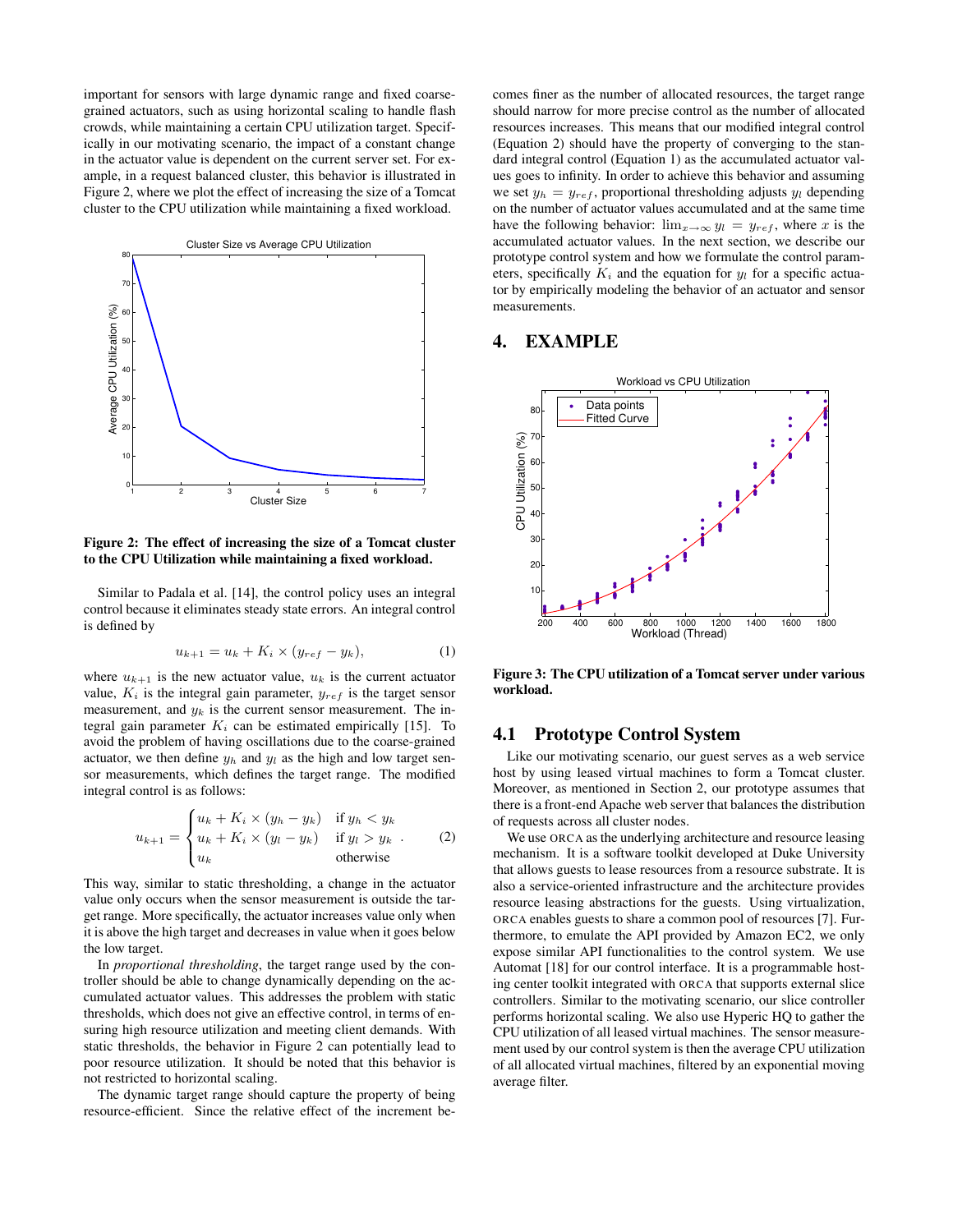# 4.2 Control Parameters

For the parameter  $K_i$  of our control policy, we use the value  $K_i = -0.07$ , which is estimated offline. This value is derived by using linear regression to model the relationship between the CPU utilization and the cluster size under a synthetic heavy workload:  $y_{k+1} = .8819y_k - .5892u_k$ . Using the Z-transform of this model, we estimate the settling time and maximum overshoot corresponding to a range of  $K_i$  values. We then use a  $K_i$  that gives a settling time of 15.12 sample intervals and maximum overshoot of 0.0002544%.

Since the Tomcat cluster is request-balanced, we empirically measured the CPU utilization of a single machine under various workload to formulate the equation for  $y_l$  (see Figure 3). From these data, we find the best-fit curve, which in this case is

$$
CPU = (3.869 \times 10^{-5}) \times \text{workload}^{1.947}.
$$
 (3)

Given a target CPU utilization,  $y_h$ , we can then use the equation to get the estimated average workload for each machine applied to the system:

workload<sub>est</sub> = 
$$
\left(\frac{y_h}{3.869 \times 10^{-5}}\right)^{\frac{1}{1.947}}
$$
. (4)

The idea is that we are interested in finding the lowest threshold value, such that the minimum amount of resources is used while still satisfying client demands. workloadest tells us that any average workload greater than workloadest will result in a CPU utilization of greater than  $y<sub>h</sub>$ . This means that we only want to reduce the number of virtual machines if the resulting average workload is less than or equal to  $workload_{est}$ . The total workload from  $workload_{est}$  when the number of machines is reduced by 1 is given by

$$
\text{workload}_{tot} = \text{workload}_{est} \times (\text{currVM} - 1). \tag{5}
$$

Using workload<sub>tot</sub> to solve for the average workload of the current number of machines gives the lowest average workload that is also greater than or equal to the average workload of the number of machines reduced by 1:

$$
\text{workload}_{low} = \text{workload}_{est} \times \frac{\text{currVM} - 1}{\text{currVM}}.\tag{6}
$$

We then calculate the  $y_l$  by applying workload<sub>low</sub> to Equation 3.

$$
y_l = y_h \times \left(\frac{\text{currVM} - 1}{\text{currVM}}\right)^{1.947} \tag{7}
$$

Equation 7 shows that  $y_l$  converges to  $y_h$  as the number of virtual machines becomes very large. Moreover, *proportional thresholding* converges to the standard integral control (Equation 1).

In this example, we formulate the control parameter  $K_i$  and the equation for  $y_l$  offline, which depending on the type of target systems may already be enough. In our case, even though the model may turn out to be not very accurate due to changes in workload, our control system is still able to have an acceptable and stable behavior. One of the benefits of feedback control is that an accurate estimate of the models is not necessary because it can be robust to errors in the parameter estimates. For example, using the  $K_i = -.07$  under a lighter workload gives a settling time of 39.96 sample intervals and maximum overshoot of −.004345%, which has a longer convergence time but still results in a stable controller. Furthermore, another reason is that the spectrum of workloads used to formulate  $y_l$  encompasses a wide spectrum. As mentioned by Hellerstein et al., a good strategy for modelling systems is to start simple, which means that there is no need to develop a complex model, if a simpler model is already sufficient [10]. Nevertheless,



Time intervals (every minute) (b) Integral Control

5 10 15 20 25 30 35 40 45 50 55

WL1000 | WL1650 | WL1000

Figure 4: Comparison between proportional thresholding and integral control.

there are target systems that need a complex and accurate model, which requires tuning the control parameters online. Although not specifically for automated control in cloud computing, there have been works that applies adaptive controllers for computing systems [13, 12]. We leave the research problem of integrating the modeling process with the control system as a future work, specifically for a cloud computing infrastructure.

### 5. EVALUATION

To evaluate our prototype control system, we compared the performance of our prototype using 3 control policies under various synthetic workloads: *proportional thresholding*, static thresholding, and integral control.

In Figure 4, we conducted an experiment, where we first applied a workload of 1000 threads, then at the  $10^{th}$  time interval, we increased the workload to 1650 threads, and finally at the  $40^{th}$  time interval the workload goes back to 1000 threads. Figures 4(a), and 4(b) show the behavior of the controller under *proportional thresholding* and integral control, respectively. Note that both figures start with 1 allocated virtual machine. Under *proportional thresholding*, the system does not oscillate, such that the controller allocates 1 virtual machine when the workload is 1000 threads and 2 virtual